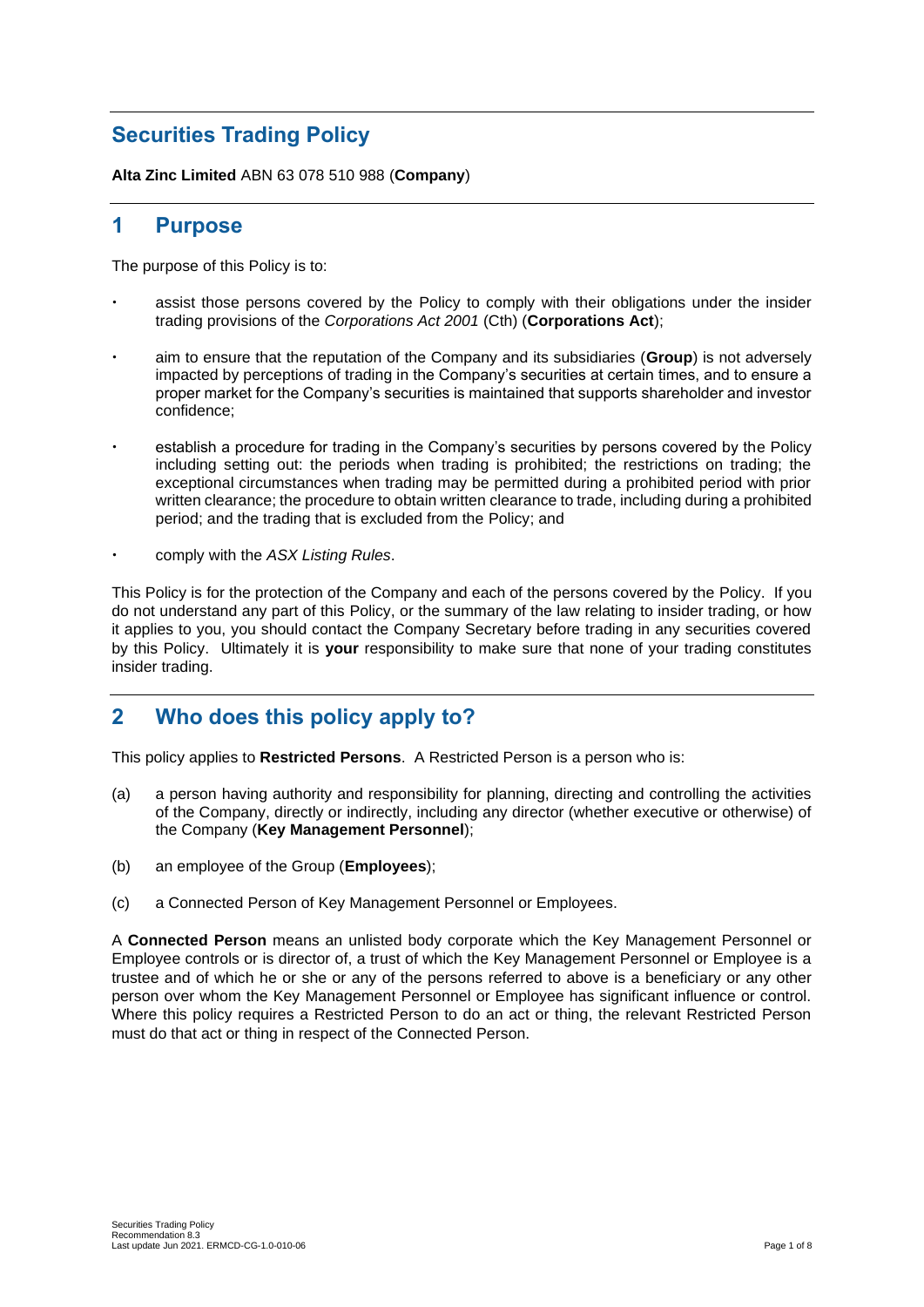## **3 What securities are covered by this policy?**

This Policy applies to trading in all securities issued by the Company, and includes the following types of securities:

- (a) shares, share acquisition rights and options;
- (b) debentures (including bonds and notes);
- (c) derivatives of any of the above (including equity swaps, futures, hedges and exchange-traded or over-the-counter options) whether settled by cash or otherwise,

#### (**Company Securities**).

The insider trading provisions in the *Corporations Act* also apply to the securities of other companies and entities if you have inside information about that company or entity. These other companies and entities may include suppliers or customers of the Group; joint venture partners; or companies that the Company or another member of the Group has entered (or is planning to enter) into a transaction with, for example a takeover or asset sale.

To "trade" in securities means, whether as principal or agent, to apply for, acquire or dispose of securities; enter into an agreement to apply for, acquire or dispose of securities. To "trade" includes the exercise of an option or the conversion of a share acquisition right.

## **4 Insider trading prohibition**

#### **4.1 What is Inside Information?**

**Inside Information** is information that: (a) is not generally available; and (b) if it were generally available, a reasonable person would expect it to have a material effect on the price or value of the securities.

A reasonable person would be taken to expect information to have a material effect on the price or value of securities if (and only if) the information would, or would be likely to, influence persons who commonly acquire securities in deciding whether or not to acquire or dispose of those securities. In other words, the information must be shown to be material to the investment decision of a reasonable hypothetical investor in the securities.

It does not matter how you come to know the Inside Information. For the purpose of the insider trading provisions of the *Corporations Act*, "information" is given a wide meaning and includes matters of supposition and other matters that are insufficiently definite to warrant being made known to the public and matters relating to the intentions, or the likely intentions of a person.

Examples of information which, if made available to the market, may depending on the circumstances be likely to have a material effect on the price of Company Securities are set out in the Appendix.

#### **4.2 When is information generally available?**

Information is generally available if:

- (a) it consists of 'readily observable matter';
- (b) it has been made known in a manner that would, or would be likely to, bring it to the attention of persons who commonly invest in securities of a kind whose price or value might be affected by the information **and** since it was made known, a reasonable period for it to be disseminated among such persons has elapsed; or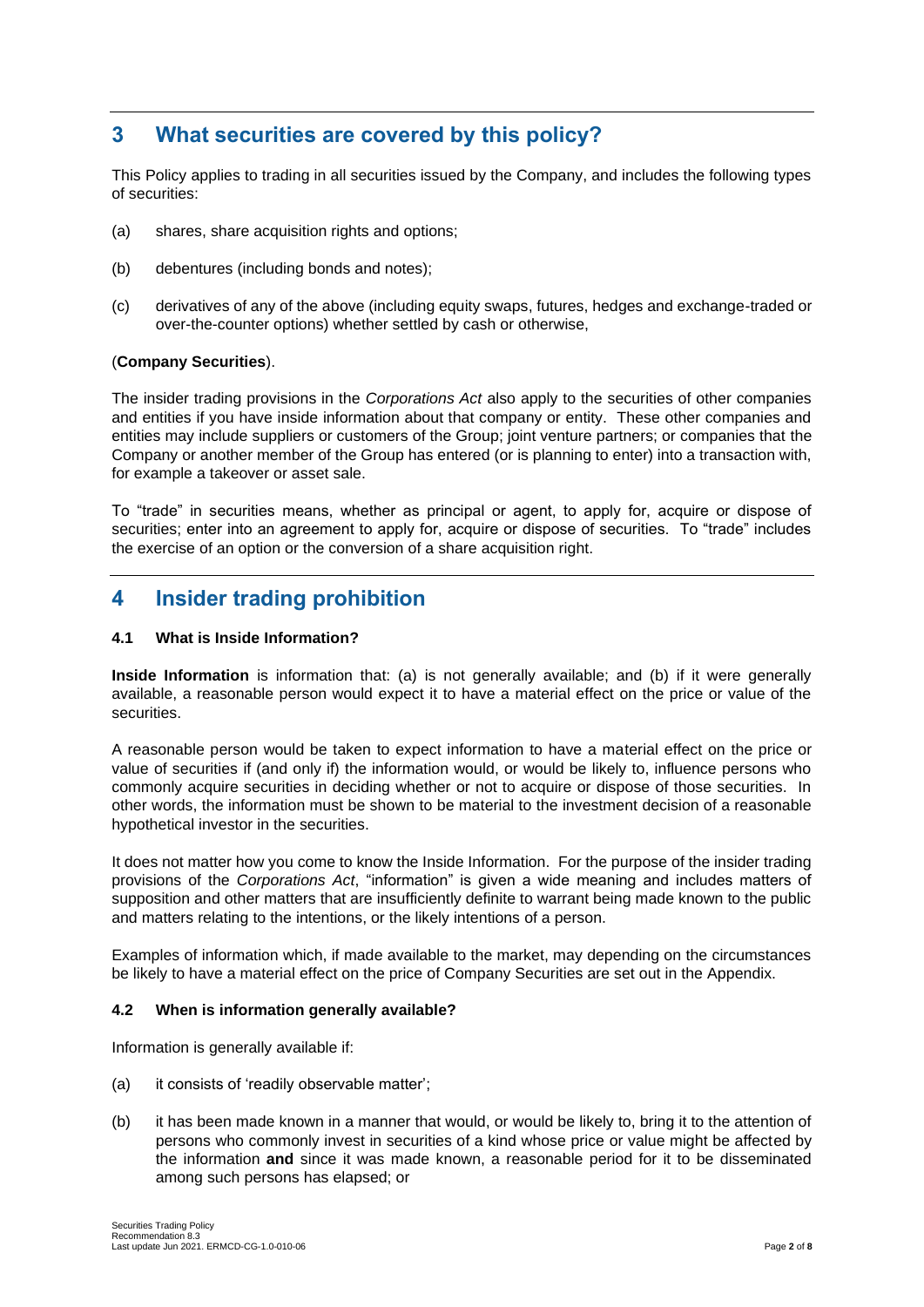(c) it consists of deductions, conclusions or inferences made or drawn from information of the kind referred to in (a) or (b) above.

#### **4.3 Prohibited conduct**

In summary, the *Corporations Act* prohibits three types of conduct relating to Inside Information:

- the direct or indirect acquisition or disposal of securities using Inside Information;
- the procurement of another person to acquire or dispose of securities using Inside Information; and
- communication of Inside Information to another person for the purpose of the other person acquiring or disposing of securities.

You must not, whether in your own capacity or as an agent for another, apply for, acquire or dispose of, or enter into an agreement to apply for, acquire or dispose of, any securities, or procure another person to do so if you:

- (a) possess Inside Information; and
- (b) know or ought reasonably to know, that:
	- (i) the information is not generally available; and
	- (ii) if it were generally available, it might have a material effect on the price or value of the securities or influence a person's decision to buy or sell the securities.

Further, you must not either directly or indirectly pass on this kind of information to another person if they know, or ought reasonably to know, that this other person is likely to apply for, acquire or dispose of the securities or procure another person to do so.

#### **4.4 Consequences of insider trading**

Engaging in "insider trading" (as summarised in section 4.3), can subject you to criminal liability, including substantial monetary fines and/or imprisonment. You may also be subject to civil liability, which may include being sued by another party or the Company, for any loss suffered as a result of insider trading. **Insider trading is prohibited at all times.**

## **5 Blackout periods**

In addition to the prohibitions on insider trading set out in the *Corporations Act*, Restricted Persons must not trade in Company Securities in the periods between the end of each quarter and 24 hours immediately following the release of the Company's quarterly report (**Blackout Periods**), unless the circumstances are exceptional and the procedure for prior written clearance described in section 7 has been met.

In addition to the prohibitions on insider trading set out in the *Corporations Act*, Restricted Persons must not trade in Company Securities within any period imposed by the Board from time to time, for example because the Company is considering matters that would require disclosure to the market but for Listing Rule 3.1A (**Additional Period**), unless the circumstances are exceptional and the procedure for prior written clearance described in section 7 has been met. This prohibition is in addition to the Blackout Periods. The Blackout Periods and the Additional Period are together referred to as a **Prohibited Period** in this policy. Restricted Persons must not disclose to anyone that an Additional Period is in effect.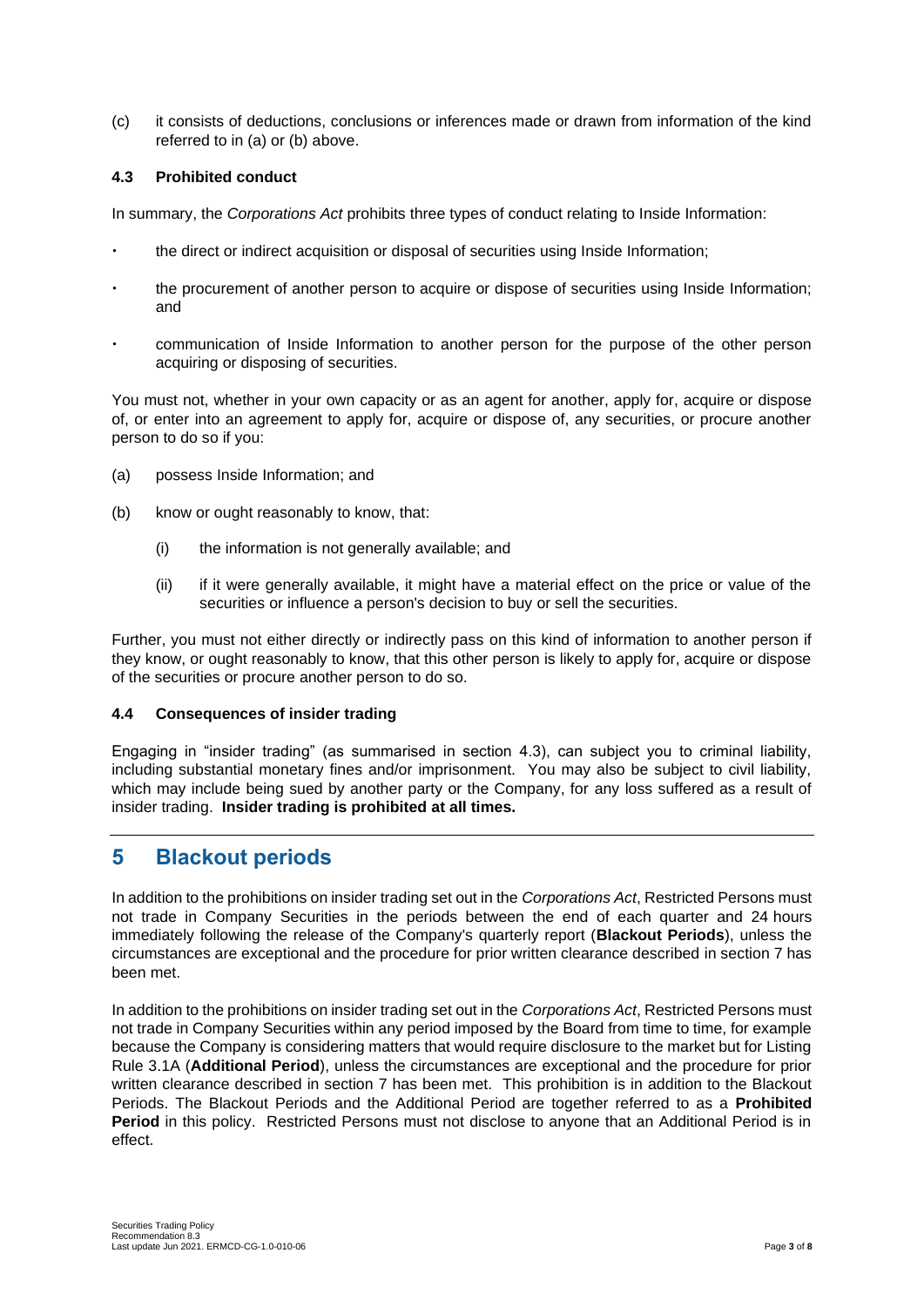Please note that even if it is outside a Prohibited Period, Restricted Persons must not trade in the Company's Securities if they are in possession of Inside Information.

### **6 Exceptional circumstances when trading may be permitted subject to prior written clearance**

A Restricted Person, who is not in possession of Inside Information, may be given prior written clearance to trade in Company Securities during a Prohibited Period in accordance with the procedure described in section 7, in the following exceptional circumstances:

- (a) where the person is in severe financial hardship; or
- (b) where there are other circumstances deemed to be exceptional by the person granting the prior written clearance.

The determination of whether a person is in severe financial hardship or whether there are other exceptional circumstances can only be made by the relevant Approving Officer in accordance with the procedure for obtaining clearance prior to trading set out in section 7. A person may be in severe financial hardship if he or she has a pressing financial commitment that cannot be satisfied otherwise than by selling the relevant Company Securities. A tax liability would not normally constitute severe financial hardship unless the person has no other means of satisfying the liability. A circumstance may be considered exceptional if the person in question is required by a court order or a court enforceable undertaking to transfer or sell, or accept a transfer of, the Company Securities or there is some other overriding legal or regulatory requirement for him or her to do so.

### **7 Procedure for obtaining written clearance prior to trading**

Restricted Persons must not trade in Company Securities at any time, including in the exceptional circumstances referred to in section 6, unless the Restricted Person first obtains prior written clearance from:

- (a) in the case of employees, the Managing Director or in his absence, the Company Secretary;
- (b) in the case of a director or officer, the Chair or in his/her absence, the Managing Director;
- (c) in case of the Managing Director, the Chair or, in his absence, the Chair of the Audit Committee; or
- (d) in the case of the Chair, the Chair of the Audit Committee,

#### (each, an **Approving Officer**).

A request for prior written clearance under this Policy should be made in writing using the form attached to this Policy entitled 'Request for Prior Written Clearance to Trade in Company Securities' and given to the Approving Officer. The request may be submitted in person, by mail, by email or by facsimile.

Any written clearance granted under this Policy will be valid for the period of 5 business days from the time which it is given or such other period as may be determined by the Approving Officer. The expiry time of the clearance will be stated in the clearance granted. Written clearance under this policy may be given in person, by mail, by email or by facsimile.

Requests for prior written clearance to trade must be followed up with confirmation to the Approving Officer and the Company Secretary in writing of the actual trade within 24 hours of it taking place.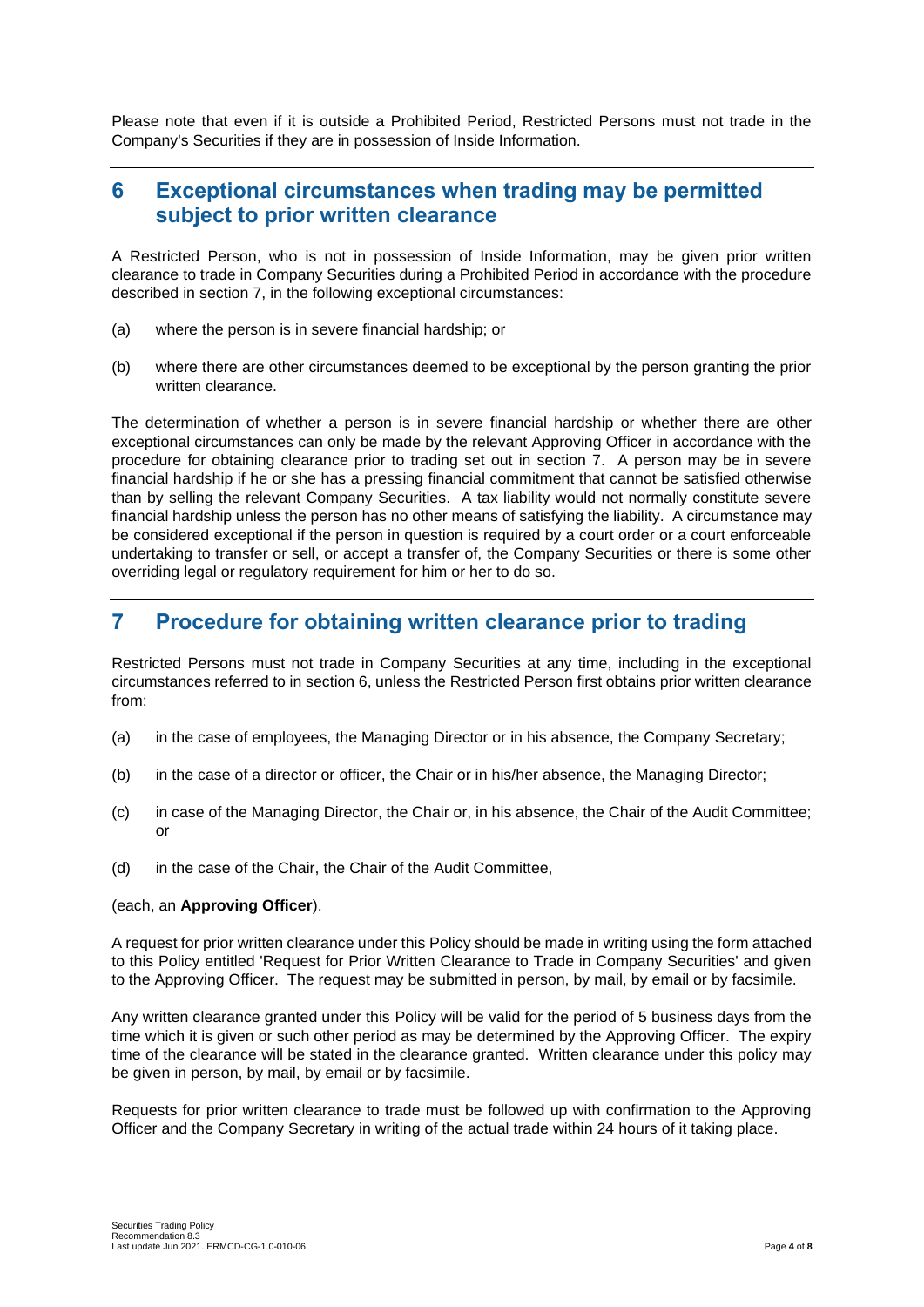## **8 What trading is not subject to this Policy?**

The following trading by Restricted Persons is excluded from the restrictions outlined in section 5, but is subject to the insider trading provisions of the *Corporations Act* summarised in section 4 of this Policy:

- (a) transfers of Company Securities between a Restricted Person and their spouse, civil partner, child, step-child, family company, family trust or other close family member or of Company Securities already held into a superannuation fund or other saving scheme in which the Restricted Person is a beneficiary;
- (b) an investment in, or trading in units of, a fund or other scheme (other than a scheme only investing in Company Securities) where the assets of the fund or other scheme are invested at the discretion of a third party;
- (c) where a Restricted Person is a trustee, trading in the Company Securities by that trust provided that the Restricted Person is not a beneficiary of the trust and any decision to trade during a Prohibited Period is taken by the other trustees or by the investment managers independently of the Restricted Person;
- (d) undertakings to accept, or the acceptance of, a takeover offer;
- (e) a disposal of Company Securities arising from a scheme of arrangement;
- (f) trading under an offer or invitation made to all or most of the security holders such as, a rights issue, a security purchase plan, a dividend or distribution reinvestment plan and an equal access buy-back, where the plan that determines the timing and structure of the offer has been approved by the Board. This includes decisions relating to whether or not to take up the entitlements and the sale of entitlements required to provide for the take up of the balance of entitlements under a renounceable pro rata issue;
- (g) a disposal of Company Securities that is the result of a secured lender exercising their rights, for example, under a margin lending arrangement. Please note section 11 of this Policy; Restricted Persons must not enter into margin loan agreements or other secured lending arrangements in relation to Company Securities without first obtaining prior written clearance from the appropriate Approving Officer in accordance with the procedure set out in section 7;
- (h) trading under a non-discretionary trading plan for which prior written clearance has been provided in accordance with procedures set out in this Policy and where: (a) the Restricted Person did not enter into the plan or amend the plan during a Prohibited Period; and (b) the trading plan does not permit the Restricted Person to exercise any influence or discretion over how, when, or whether to trade;
- (i) an acquisition, or agreement to acquire, Company Securities under an employee incentive scheme;
- (j) the exercise or automatic conversion of Company Securities giving a right to conversion to shares, issued under an employee incentive scheme (but not the sale of Company Securities following exercise or conversion);
- (k) the acquisition of shares by conversion of Company Securities giving a right to conversion to shares (but not the sale of Company Securities following exercise or conversion);
- (l) the issue of ordinary shares in the capital of the Company to directors in lieu of directors' fees, as approved by shareholders in general meeting, and in accordance with the waiver granted by ASX.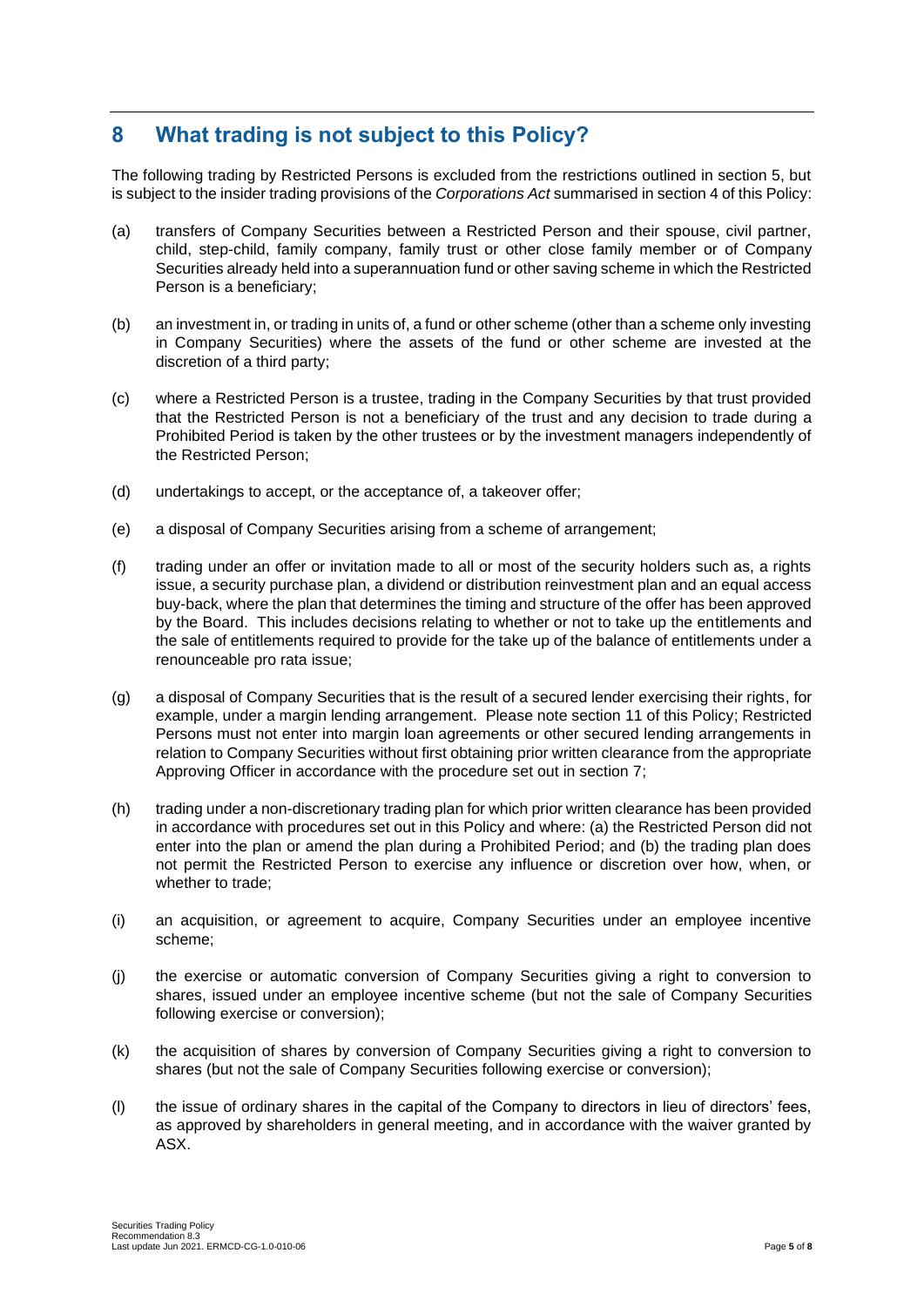## **9 Long-term trading**

The Company wishes to encourage Restricted Persons to adopt a long-term attitude to investment in Company Securities. Therefore, Restricted Persons must not engage in short term or speculative trading of Company Securities.

## **10 Hedging transactions**

Key Management Personnel must not enter into transactions or arrangements which operate to limit the economic risk of their security holding in the Company without first obtaining prior written clearance from the appropriate Approving Officer in accordance with the procedure set out in section 7.

Key Management Personnel are prohibited from entering into transactions or arrangements which limit the economic risk of participating in unvested entitlements under any equity based remuneration schemes.

## **11 Margin loans and other secured lending**

Key Management Personnel must not enter into margin loan agreements or other secured lending arrangements in relation to Company Securities without first obtaining prior written clearance from the appropriate Approving Officer in accordance with the procedure set out in section 7.

## **12 Non-discretionary trading plans**

Restricted Persons must not put in place a non-discretionary trading plan in respect of Company Securities without first obtaining prior written clearance from the appropriate Approving Officer in accordance with the procedure set out in section 7. Restricted Persons must not cancel any such trading plan during a Prohibited Period, unless the circumstances are exceptional and the procedure for prior written clearance set out in section 7 has been met.

## **13 Director notification requirements**

Directors have agreed with the Company to provide details of changes in Company Securities they hold (directly or indirectly) to the Company Secretary as soon as reasonably possible to enable the Company to comply with its obligations under the *ASX Listing Rules*.

Directors are referred to the Company's *Director's Disclosure Obligations* document and *Director's Declaration of Interest Form*. Directors are reminded that it is their obligation under section 205G of the *Corporations Act* to notify the market operator within 14 days after any change in a director's interest if the Company has failed to do so.

## **14 Register of notifications and clearances**

The Company Secretary must maintain a register of notifications and clearances given in relation to trading in Company Securities.

The Company Secretary must report all notifications of trading in, and clearances given, in relation to trading in Company Securities to the next Board meeting of the Company.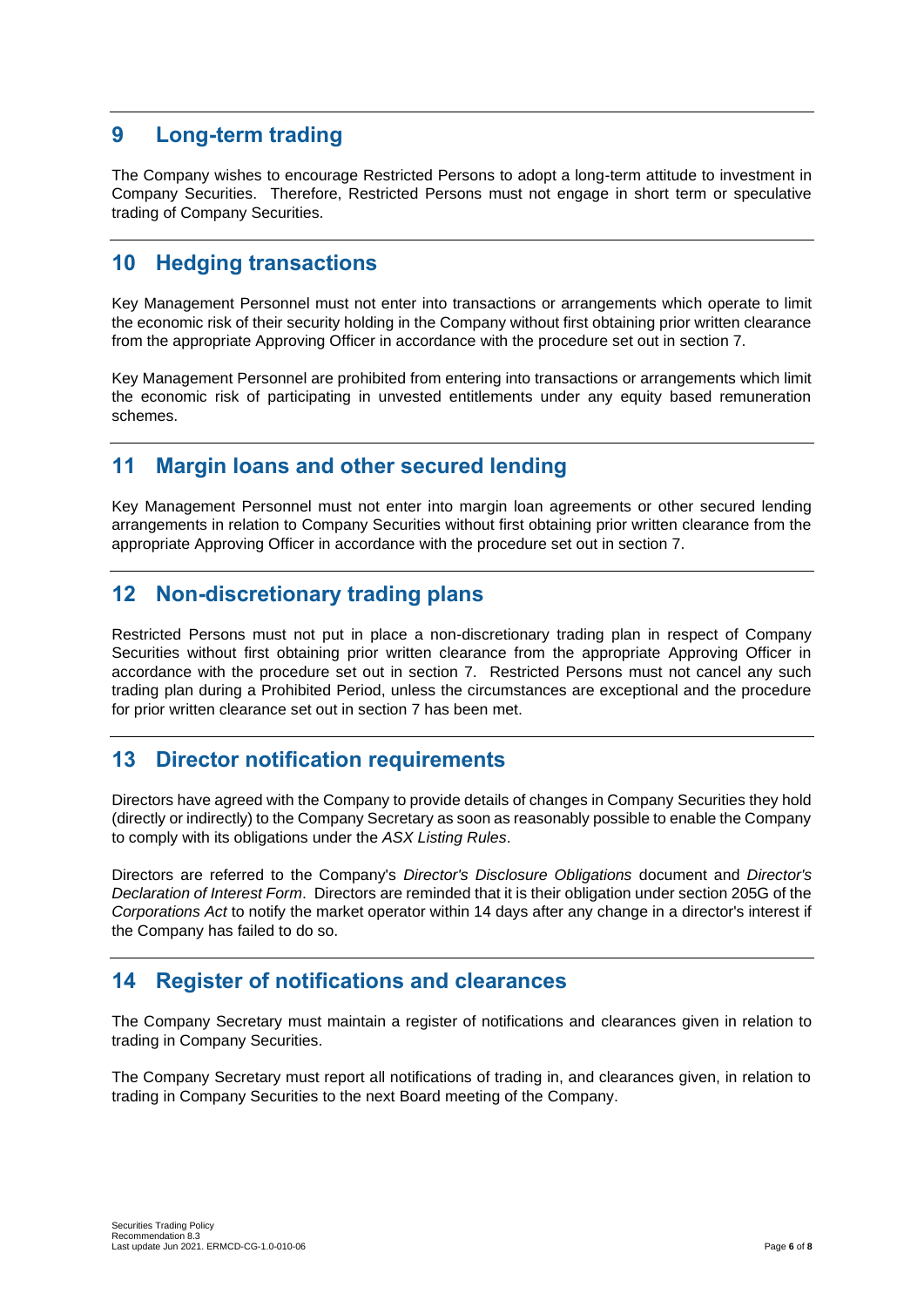## **15 Consequences of breach**

Breach of the insider trading prohibition could expose you to criminal and civil liability. Breach of this Policy (irrespective of whether the insider trading prohibition or any other law is breached) will also be regarded by the Group as serious misconduct which may lead to disciplinary action and/or dismissal.

This Policy does not contain an exhaustive analysis of the restrictions imposed on, and the very serious legal ramifications of, insider trading. Restricted Persons who wish to obtain further advice in this matter, are encouraged to contact the Company Secretary.

## **16 ASX Listing Rule requirements**

It is a requirement for admission to the official list of ASX, and an on-going requirement for listing, that the Company has a *Securities Trading Policy*.

The Company will give a copy of this Policy to ASX for release to the market. The Company will also give any amended version of this Policy to ASX when it makes a change to: the periods within which Restricted Persons are prohibited from trading in Company Securities; the trading that is excluded from the operation of the Policy; or the exceptional circumstances in which Restricted Persons may be permitted to trade during a Prohibited Period, within five business days of the amendments taking effect. The Company will also give this Policy to ASX immediately on request by ASX.